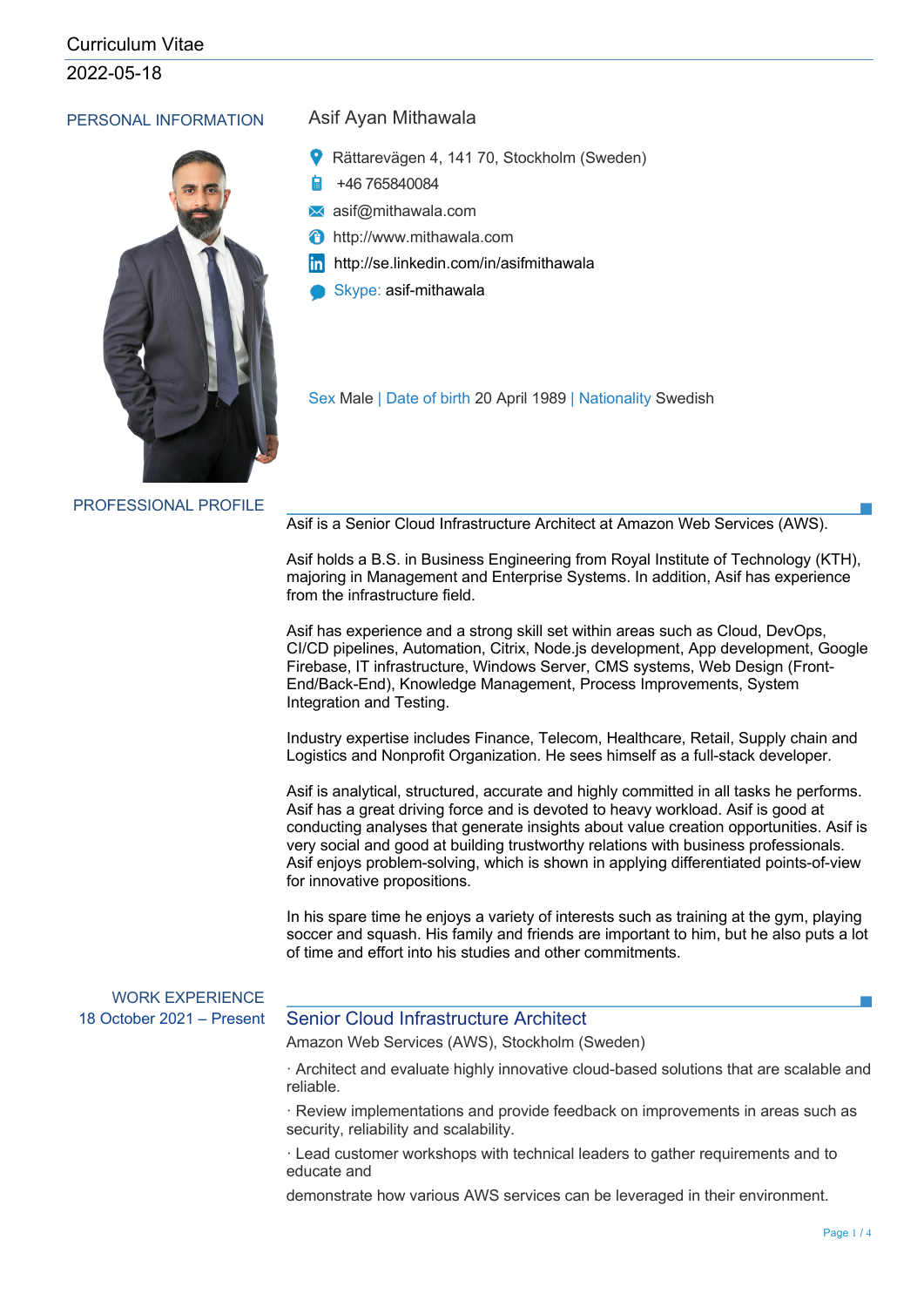|                                 | · Provide assistance building out cloud infrastructure, including scripting and<br>delivering                                                                     |
|---------------------------------|-------------------------------------------------------------------------------------------------------------------------------------------------------------------|
|                                 | infrastructure as code solutions.                                                                                                                                 |
|                                 | Educate customers and colleagues on how to develop high-quality architectures<br>and                                                                              |
|                                 | innovate using the latest (cloud) technologies and best practices.                                                                                                |
|                                 | · Solve deep technical issues and develop solutions that extend service capabilities<br>to meet customer                                                          |
|                                 | needs. While at the same time, being in contact with the service teams to align the<br>customer needs                                                             |
|                                 | with the service development roadmap.                                                                                                                             |
| 04 April 2014 - 15 October 2022 | Cloud Transformation & Migration, Innovation Principal (Manager)<br>Accenture, Stockholm (Sweden)                                                                 |
|                                 | Consultant within Accenture's Intelligence Cloud Consulting practice. Currently<br>working within the retail sector on a large E-Commerce migration to the Cloud. |
| 01 Nov 2011 - 31 March 2012     | <b>Tutor</b>                                                                                                                                                      |
|                                 | Stockholm University, Department of Computer and System Sciences (DSV), Kista<br>(Sweden)                                                                         |
|                                 | Helped students with their assignments in the courses "ERP Systems and Service-<br>Oriented Architectures" and "ERP systems, configuration and customization."    |
| 01 Aug 2011 - 28 Feb 2012       | <b>System tester</b>                                                                                                                                              |
|                                 | System Verification, Stockholm (Sweden)                                                                                                                           |
|                                 | Worked with system testing and quality assurance of mobile applications in div.<br>platforms such as iOS (iPhone).                                                |
| 01 Jan 2010 - 31 July 2013      | <b>IT Technician</b>                                                                                                                                              |
|                                 | Swedish Red Cross, Stockholm (Sweden)                                                                                                                             |
|                                 | Technician in the IT department. Very wide task within IT and resolve IT related<br>problems.                                                                     |
|                                 |                                                                                                                                                                   |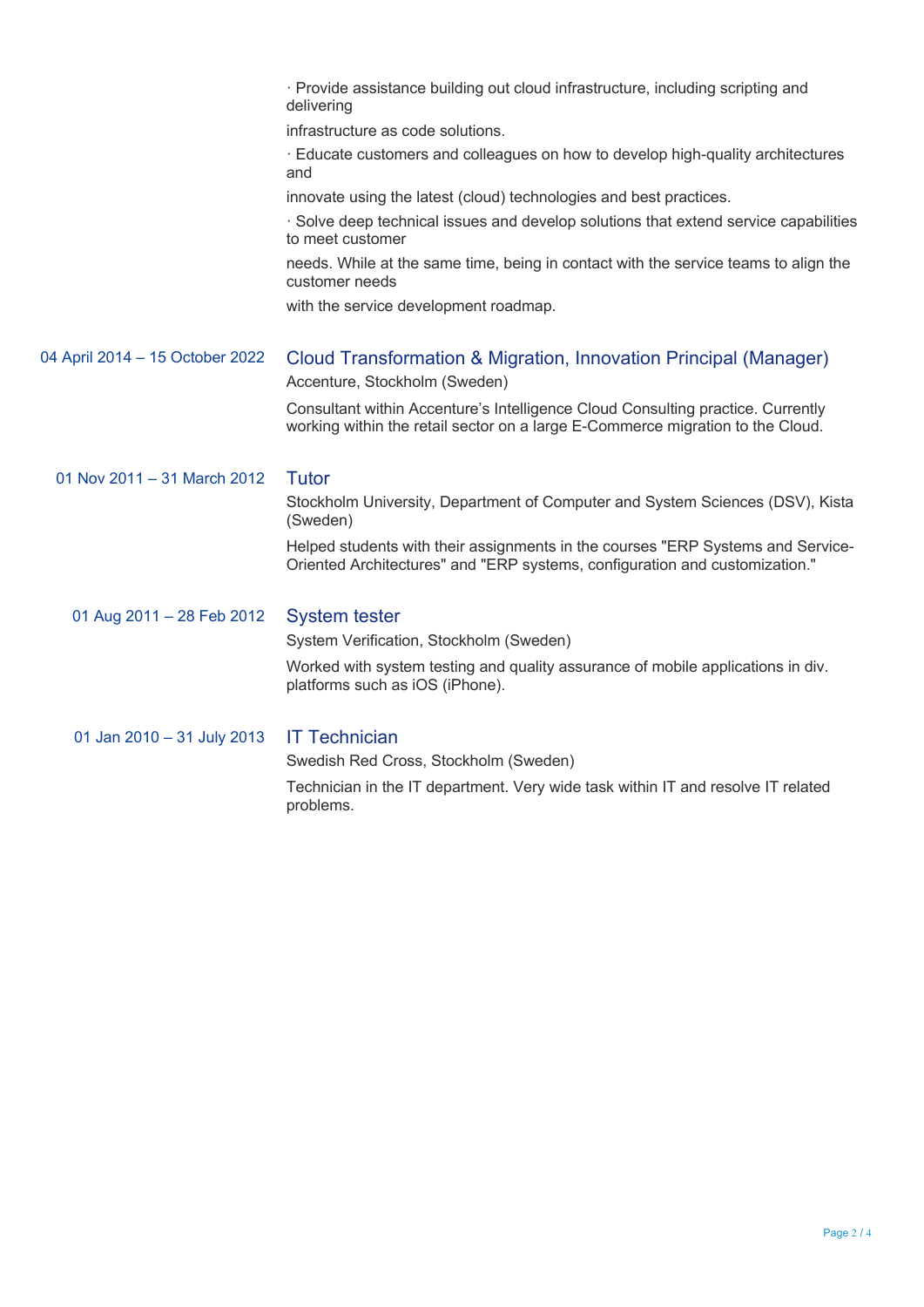#### April 2018 – ongoing Azure E-Commerce Migration – Cloud Solution Architect

One of the largest ongoing E-Commerce migrations globally. Azure expert developing pipelines in Azure DevOps and automation using Infra as Code. Moving global e-commerce site from on-premise to cloud utilizing containers and Kubernetes with Azure native services. Leading one of the dev-teams. Scrum methodology used in the team for agile sprint deliveries.

#### Sep 2017 – April 2018 Azure Application Proxy - Tech lead

Azure Application Proxy, a Microsoft based cloud service (PaaS), is a service enabling web-based access to applications via Microsoft Azure AD, in other words making internal applications directly accessible via the internet without VPN connections. With the use of Conditional Access (CA) and Pre-authentication with ADFS as identity provider, the service provides strong authentication with two factor authentication.

The Azure Application Proxy solution is simple as the authentication method will be consistent for users, secure as it takes advantage of the many authorization controls and security analytics in Azure and cost-effective once the infrastructure is moved from on-premise to the cloud.

#### Dec 2016 – July 2017 CMT Sector – Desktop and App solution in Microsoft Azure

Implementation of a hosted desktop and app solution in Citrix XenDesktop 7.11. The solution is built in a Hybrid Cloud environment in Microsoft Azure using IaaS. This gives the solution a scaling option where the service can quickly expand to accommodate new users while avoiding investments in new hardware. This also means that the service can be scaled down during periods of low usage, only allocating cost for the capacity being used.

#### April 2014 – Dec 2016 Healthcare Sector – Hosted Shared Desktop

The project included implementation of Citrix XenDesktop solution for delivering hosted shared desktop trough thin clients. The solution is designed to primarily meet the healthcare needs of fast logins and user shifts. And, the need to move along the user's session without the dependency to a specific computer. The solution is fully redundant and load balanced with infrastructure in two separate datacenters.

#### May 2014 – Jan 2015 Global Telecom Provider – Mobile Device Management

The project includes servicification of MDM from Citrix XenMobile. The roles I had in the project includes deliver Information Technology Infrastructure Library (ITIL) service operations processes of problem, change, configuration, incident and release management. Have also created deliverables such as policy and configuration, security design and technical and architectural design. The project also involved testing, user acceptance and support training. Have participated in the Business risk assessment for deployment of the service and a framework for the governance.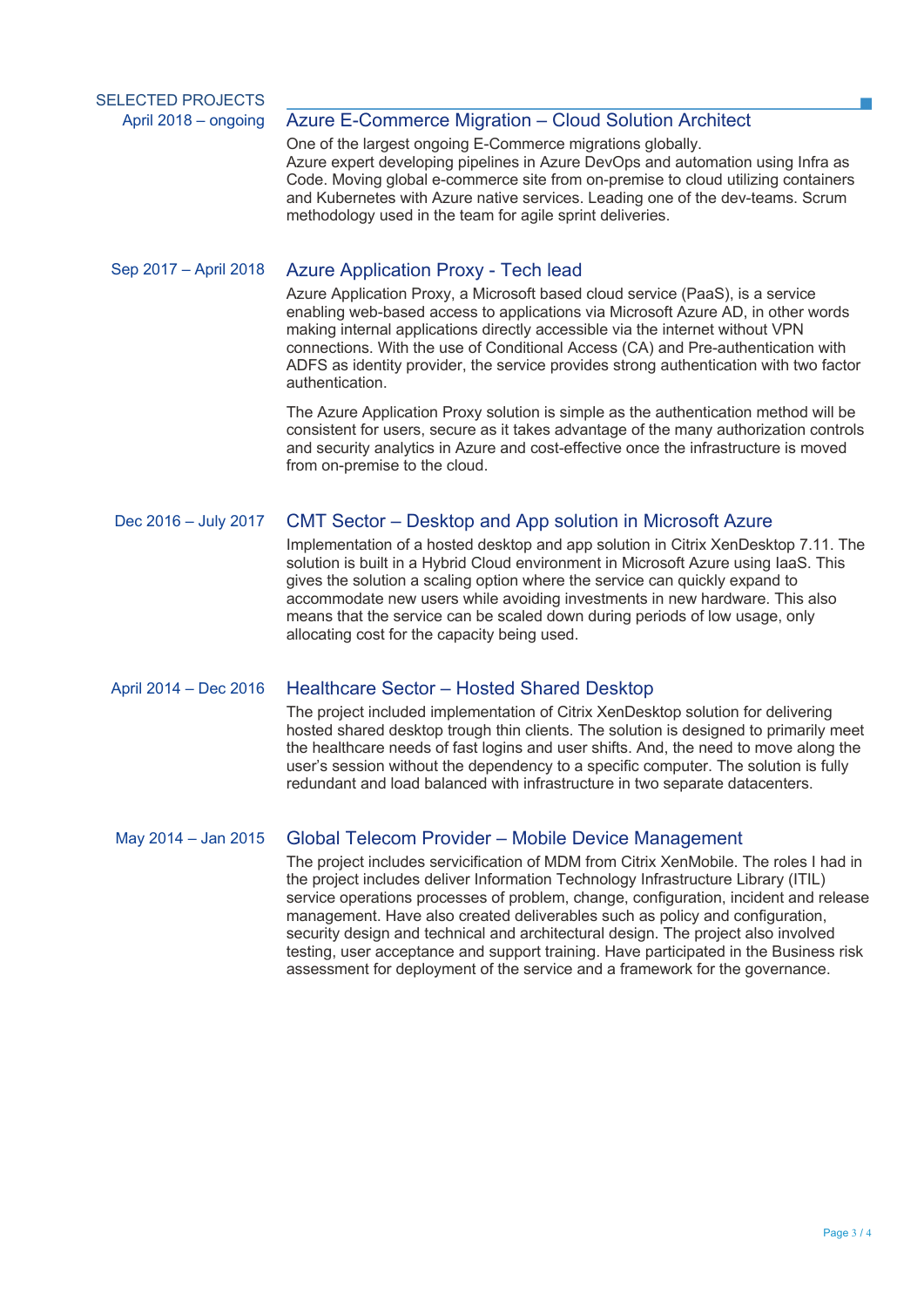#### 19 August 2009–14 January 2014 Bachelor's degree in Business Engineering

The Royal Institute of Technology (KTH), Stockholm (Sweden)

Programme: Enterprise Resource Planning Systems

Affärssystem is a bachelor program (3 years, 180 credits) which aims to educate system developers and IT consultants, especially in systems for business management, so-called ERP, and other systems for financial information management activities. The first two years includes required courses. The third year includes some mandatory but most elective courses.

Enterprise resource planning, Industrial Management and Engineering, Computerand Systems Sciences

- IT for Personal Work (IV1015)
- IT in Organizations (IV1016)
- Object Oriented Analysis and Design (IV1017)
- Mathematics for Economic Applications (IX1306)
- Process Modelling and Design (IV1020)
- Models and Databases (IV1018)
- Logic for Enterprise Systems (ID1016)
- Computer Systems and Data Communication (IK1001)
- Enterprise Systems and Service Oriented Architecture (IV1024)
- Project Management (IV1021)
- Enterprise Systems, Configuration and Modification (IV1372)
- System Integration with Enterprise Systems (IV1022)
- Industrial Management, Basic Course (ME1004)
- Industrial Management, Advanced Course (ME1005)
- Requirements Engineering (IV2032)
- Enterprise Systems Project (IV1025)
- Data Warehousing (IV2014)
- Internet Search and Monitoring Techniques (IV2002)
- Knowledge Management (IV2015)
- Decision and Risk Analysis (ID1017)
- Discrete Mathematics for Business Engineering (ME1004)
- Programming Methodology (ID1013)
- Bachelor Thesis in Knowledge Management (IV101X)